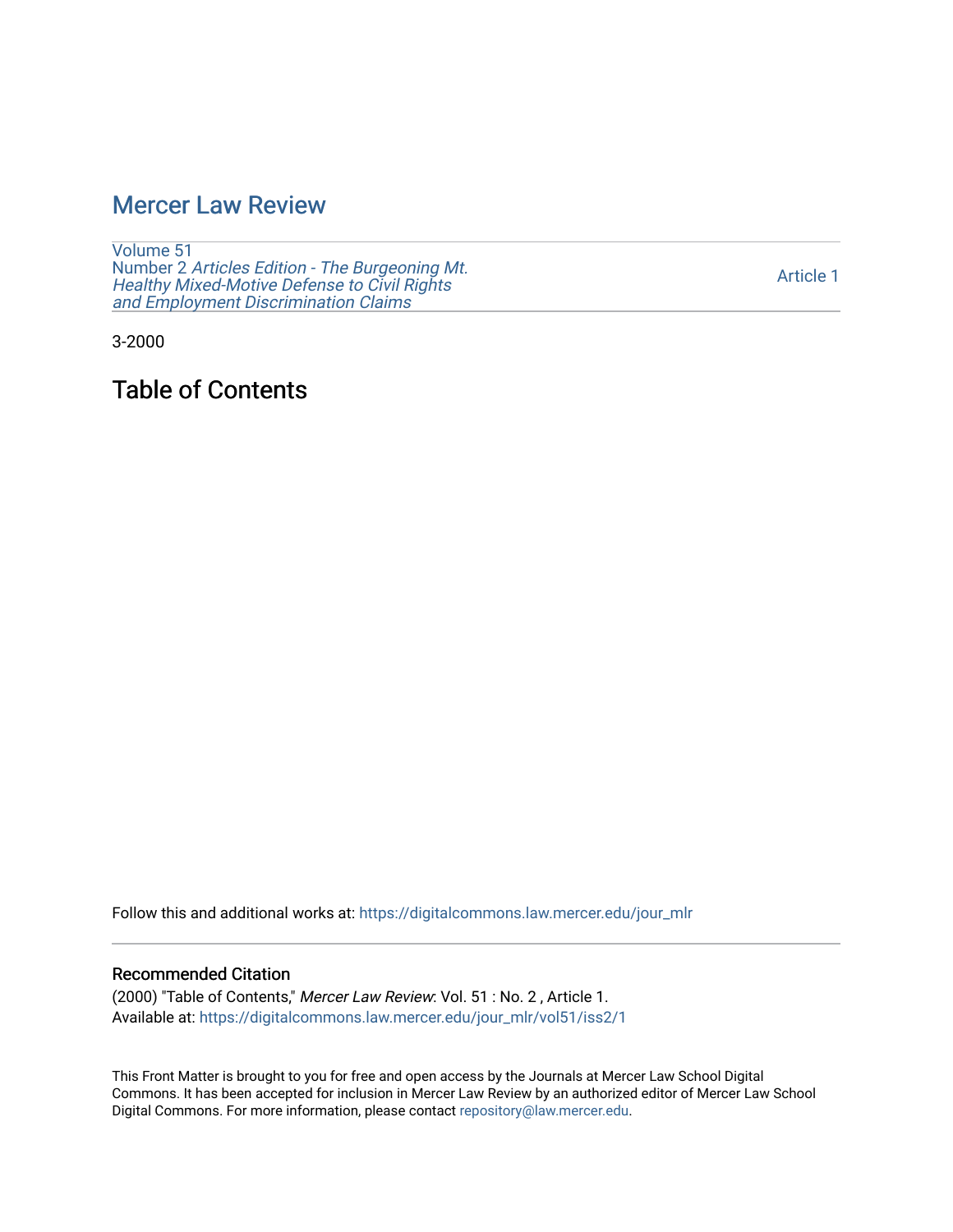## **ARTICLES EDITION**

### **The Burgeoning** *Mt. Healthy* **Mixed-Motive Defense to Civil Rights and Employment Discrimination Claims**

### **TABLE OF CONTENTS**

#### ARTICLES